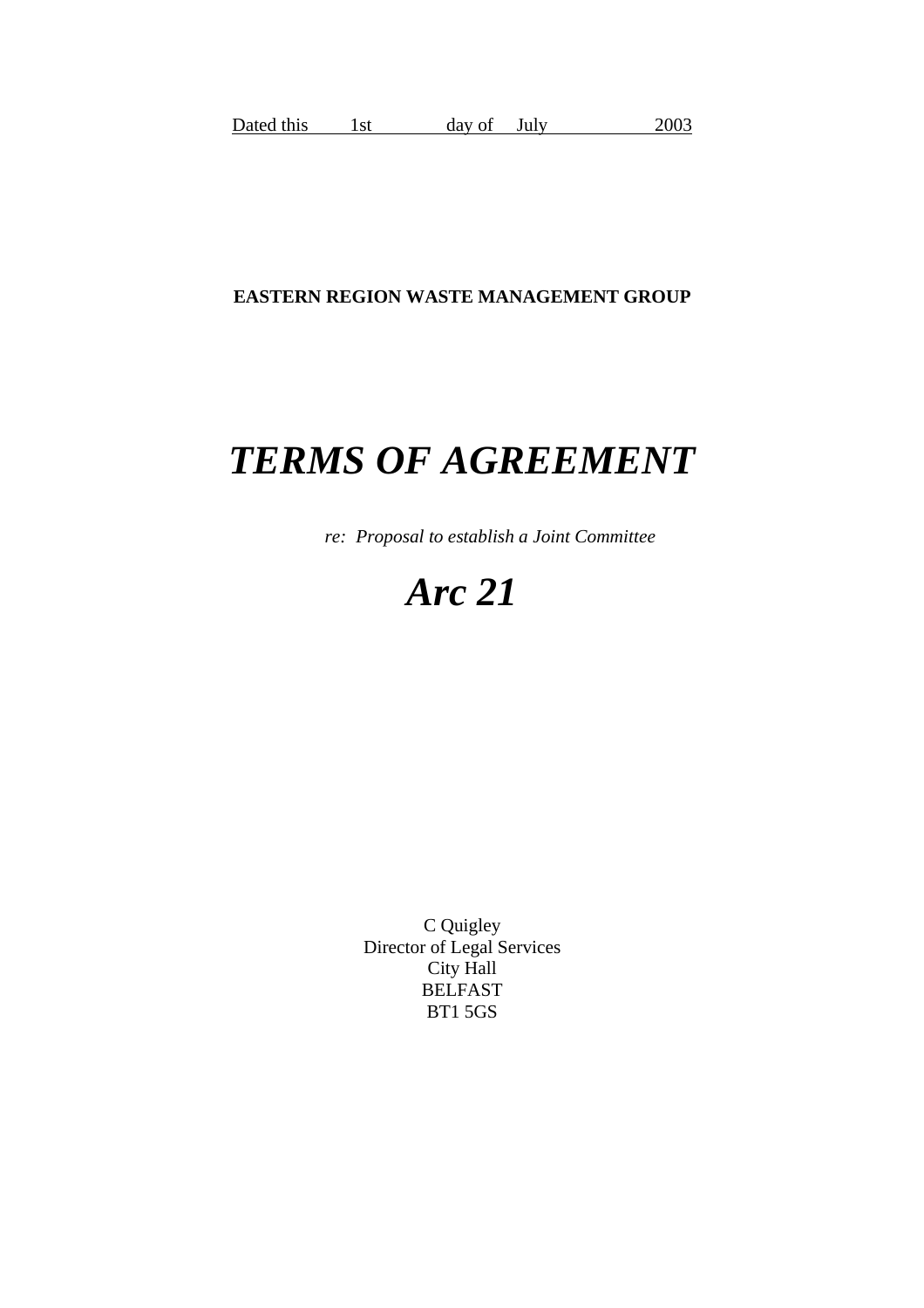**THIS AGREEMENT** made this 1st day of July 2003 **BETWEEN : -** 

- **1. ANTRIM BOROUGH COUNCIL of The Steeple, Antrim, Co. Antrim, BT41 1BJ**
- **2. ARDS BOROUGH COUNCIL of 2 Church Street, Newtownards, Co. Down, BT23 4AP**
- **3. BALLYMENA BOROUGH COUNCIL of Ardeevin, 80 Galgorm Road, Ballymena, Co. Antrim, BT42 1AB**
- **4. BELFAST CITY COUNCIL of City Hall, Belfast, BT1 5GS**
- **5. CARRICKFERGUS BOROUGH COUNCIL of Town Hall, Carrickfergus, Co. Antrim, BT38 7BL**
- **6. CASTLEREAGH BOROUGH COUNCIL of Bradford Court, Upper Galwally, Castlereagh, BT8 6RB**
- **7. DOWN DISTRICT COUNCIL of 24 Strangford Road, Downpatrick, Co Down, BT30 6SR**
- **8. LARNE BOROUGH COUNCIL of Smiley Building, Victoria Road, Larne, Co. Antrim, BT40 1RU**
- **9. LISBURN CITY COUNCIL of The Island, Lisburn, Co. Antrim, BT27 4RL**
- **10. NEWTOWNABBEY BOROUGH COUNCIL of Mossley Mill, Newtownabbey, Co. Antrim, BT36 5QA**
- **11. NORTH DOWN BOROUGH COUNCIL of Town Hall, The Castle, Bangor, Co. Down, BT20 4BT**

## **1. DEFINITIONS**

#### **In this Agreement, the expressions:-**

- 1.1 'the 1972 Act' means the Local Government Act (NI) 1972.
- 1.2 'the 1997 Order' means the Waste & Contaminated Land (NI) Order 1997.
- 1.3 'the Ancillary Functions' and 'the Core Functions' shall be construed in accordance with the provisions of the Principle of Functional Responsibilities, as set out in the Statement of Principles.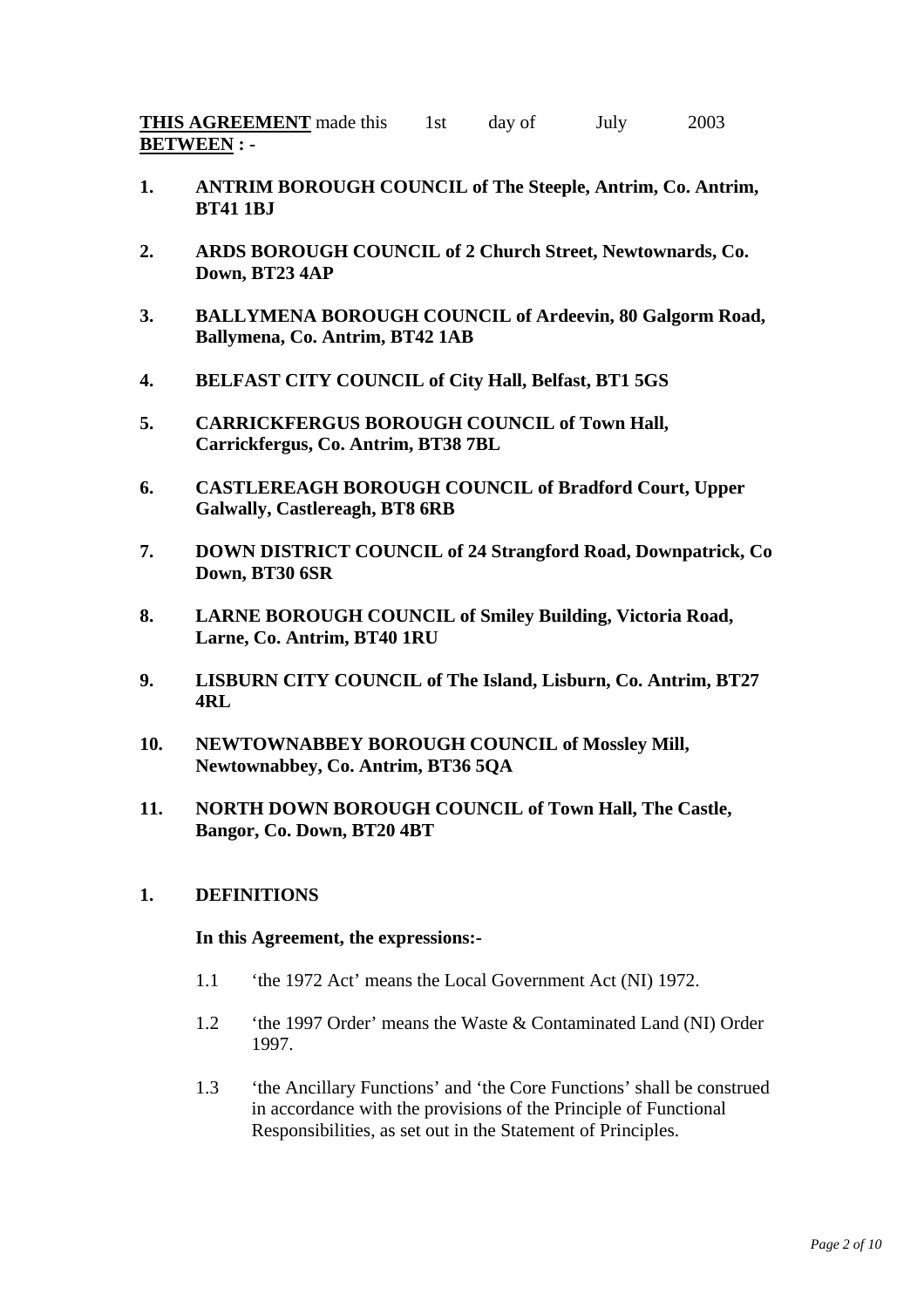- 1.4 'the Department' means the Department of the Environment for Northern Ireland.
- 1.5 'ERWMG' means the Eastern Region Waste Management Group (described in Clause 2.3).
- 1.6 'the Joint Committee' means the Joint Committee agreed to be established by the Participant Councils pursuant to Clause 3 of these Terms of Agreement.
- 1.7 'the Participant Councils' mean those above-named district councils expressed to be parties to these Terms of Agreement.
- 1.8 'the Statement of Principles' means those principles as set out in the Annex to these Terms of Agreement.
- 1.9 'the Waste Management Plan' means the Sub-regional Waste Management Plan which has been jointly adopted in this year 2003 by the Participant Councils as further described in Clause 2.4.

# **2. BACKGROUND**

- **2.1** Article 23 of the 1997 Order establishes a requirement for each district council in Northern Ireland to prepare a waste management plan, taking into account (inter alia) the Waste Strategy prepared by the Department pursuant to Article 19 of the 1997 Order, and including information as to (inter alia) what arrangements that council expects to make with other district councils.
- **2.2** The Department published its Northern Ireland Waste Management Strategy in May 2000, one of the objectives of which was stated therein as being to put in place a framework for preparation of joint waste management plans to develop an integrated network of regional waste management facilities which would be cost effective to the public.
- **2.3** In furtherance of the sub-regional approach promoted by the Department in its strategy, the Participant Councils agreed to form the Eastern Region Waste Management Group for the purpose of developing a joint waste management plan.
- **2.4** ERWMG have now jointly adopted, having consulted with the Department in accordance with the provisions of Article 23 of the 1997 Order, the Waste Management Plan which sets out the proposals of the Participant Councils as to how they would collectively deal with their waste arising over the period of the next 20 years.
- **2.5** The Participant Councils have agreed that, for the purpose of establishing an appropriate legal vehicle tasked with implementing those major procurement arrangements which will arise from the Waste Management Plan, they shall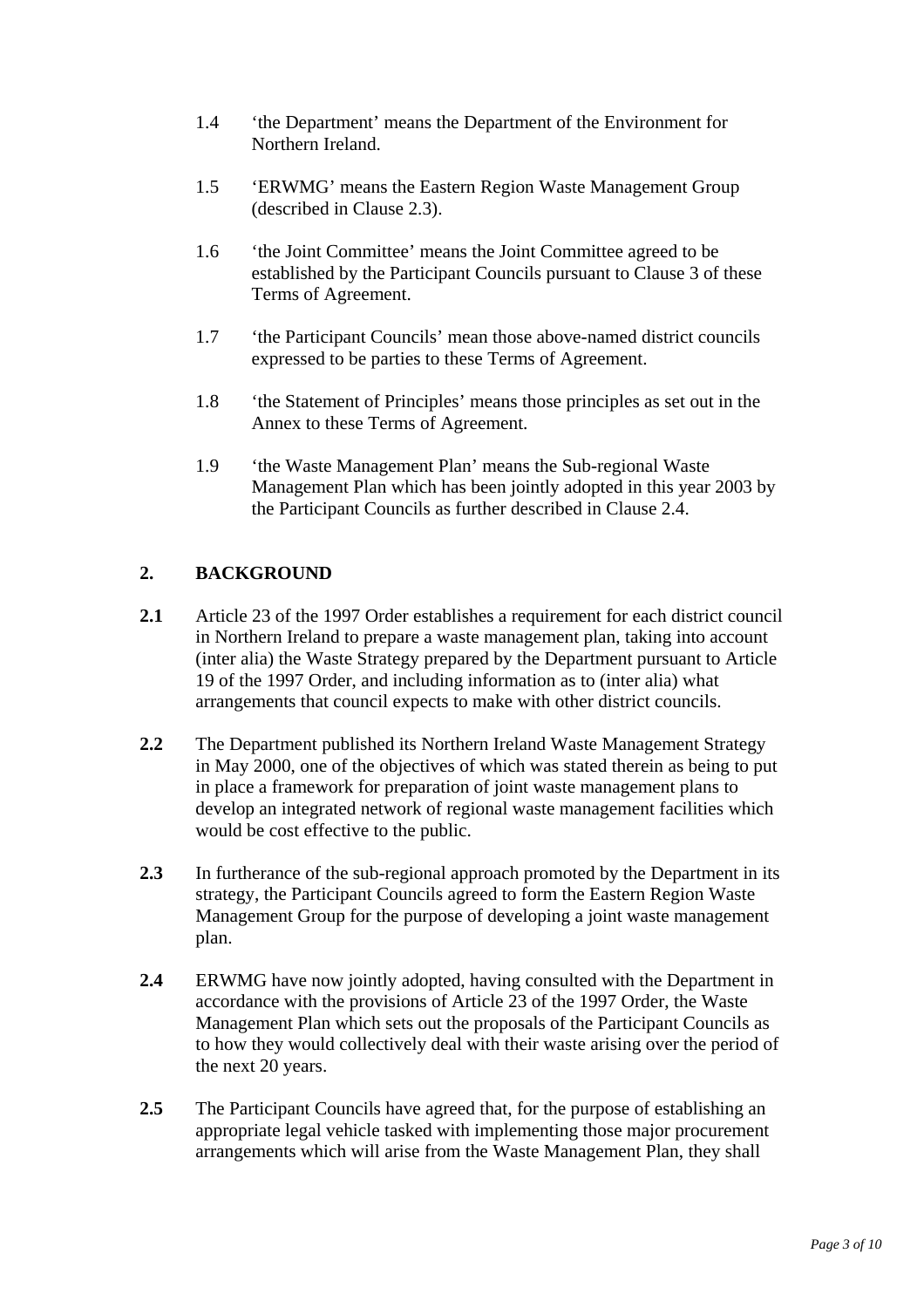form a Joint Committee pursuant to the provisions of section 19 of the Local Government Act (NI) 1972.

**2.6** As a preliminary step towards the formation of the Joint Committee, the Participant Councils have separately and effectively adopted the Statement of Principles as those fundamental principles which underpin the role and purpose of the Joint Committee, and which establish the parameters within which the Joint Committee shall function and operate.

# **3. ESTABLISHMENT OF JOINT COMMITTEE**

- **3.1** The Participant Councils, acting pursuant to the powers conferred on them by section 19 of the 1972 Act, hereby collectively agree as follows: -
	- **3.1.1** that they shall establish a Joint Committee for the purpose of implementing the policies set out in the Waste Management Plan;
	- **3.1.2** that an application shall as soon as practicable be made to the Department to have the Joint Committee constituted a body corporate with perpetual succession by the name of 'Arc 21' with power to employ staff, enter into financing arrangements, including the borrowing of money, hold property and funds, and enter into contracts;
	- **3.1.3** that the functions of the Joint Committee shall be fixed by reference to these Terms of Agreement (including the Statement of Principles);
	- **3.1.4** that the Order to be made by the Department under section 19 of the 1972 Act shall make such further incidental and consequential provision as shall be reasonably necessary to implement the requirements of these Terms of Agreement, including provision that section 19 of the Interpretation Act (NI) 1954 shall apply to the Joint Committee.

## **4. DELEGATED POWERS**

- **4.1** The Participant Councils hereby agree that the Joint Committee shall have delegated powers and responsibilities as more particularly described and delimited in the Statement of Principles.
- **4.2** In relation to the acquisition of assets or the incurring of liabilities, a threshold of £250,000 shall apply and over which the unanimous agreement of the Joint Committee and approval of all of the Participant Councils shall be required (as referred to in the 'Principle of Limit of Delegation')

## **5. ESTABLISHMENT AND OPERATING COSTS**

**5.1** In accordance with the Principle of Equitable Shared Funding, the costs of establishing and operating the Joint Committee (including contract administration and management costs) shall be borne by the Participant Councils by reference to their respective populations, the percentage calculations of which are set out in the Schedule to these Terms of Agreement, but which shall be reviewed by the Joint Committee every three years, and adjusted as appropriate.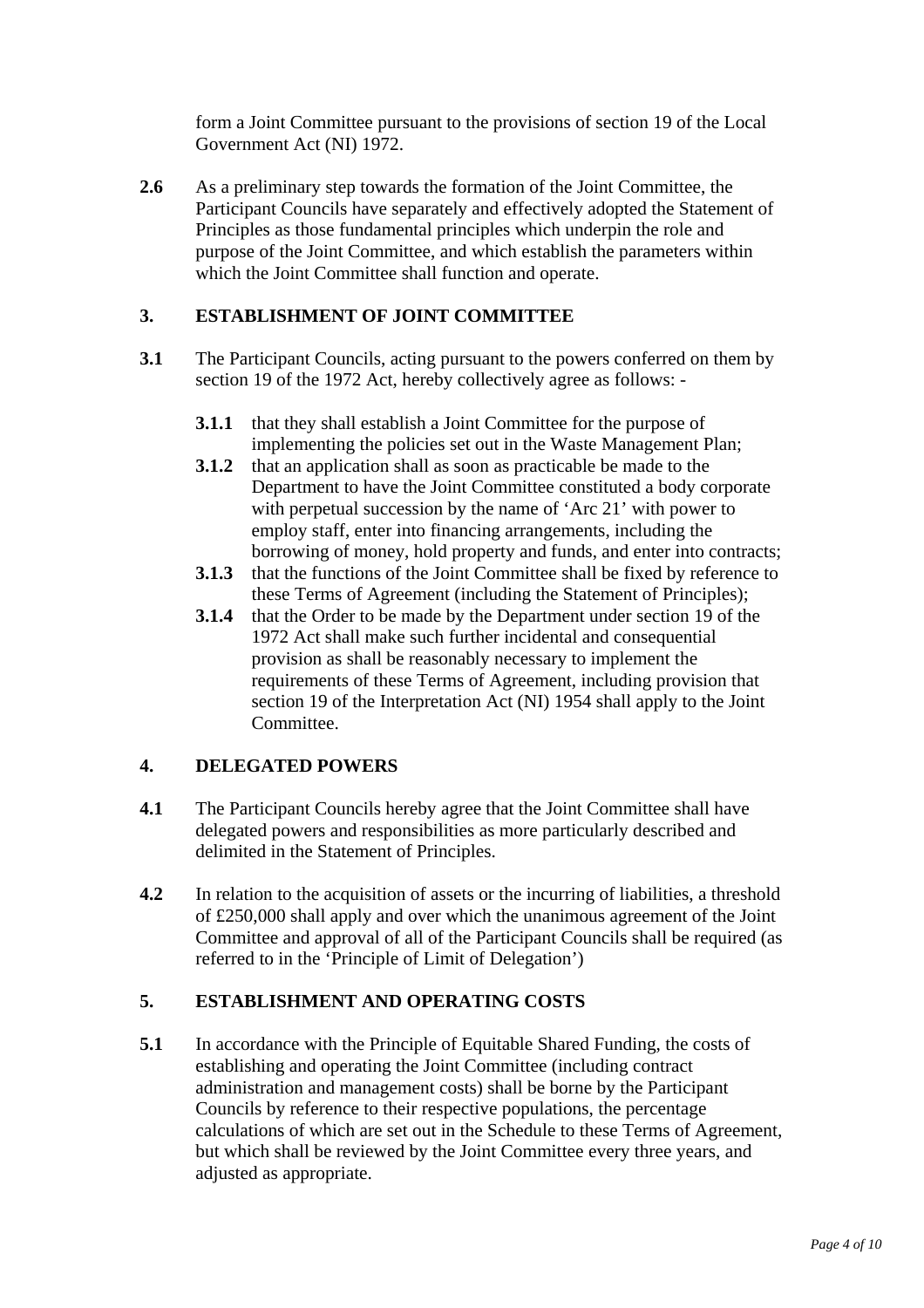- **5.2** The Joint Committee may (subject to the Principle of Consensus) award contracts for the provision of waste disposal and/or treatment facilities by external contractors on the basis that the costs of constructing the facilities will be amortised over the relevant contract periods or on the basis of such other commercial arrangements as might be appropriate. In determining the specifications of such contracts, the Joint Committee shall endeavour to ensure that:-
	- contracts are appropriately bundled to achieve best value for money for the ERWMG as a whole;
	- contracts shall provide for a suitable number of treatment facilities and waste transfer stations which shall, when taken with other contracts, reflect an equitable geographical distribution of such facilities and stations, having regard at all times to the overall objective of achieving due economies of scale;
	- the pricing specification of each contract shall, where circumstances permit, provide for a standard waste tonnage acceptance charge at transfer stations, subject to an economic appraisal being commissioned by the Joint Committee to ensure that, when taken with the pricing structure of other contracts awarded by the Joint Committee, there is no material element of cross-subsidisation of costs within the Participant Councils.
- **5.3** In relation to those waste disposal and/or treatment facilities (including, where appropriate, waste transfer stations) which are procured by the Joint Committee at a capital cost ('the procured facilities'), the costs incurred shall be re-charged to the Participant Councils on the same basis as set out in Clause 5.1. The Joint Committee shall hold the procured facilities in trust for the Participant Councils on a basis commensurate in percentage terms with the costs so re-charged. Tonnage charges shall, unless otherwise agreed, be assessed by reference to the Joint Committee's costs of operating the procured facilities. In establishing the charges for acceptance of waste at such facilities, the Joint Committee shall consider, where appropriate, the aggregate cost of operating groups of procured facilities of similar treatment types for the purpose of establishing a common rate, but ensuring that no material element of cross subsidisation of tonnage charges arises within the Participant Councils.

## **6. COMPOSITION AND PROCEDURE OF JOINT COMMITTEE**

- **6.1** In accordance with the Principle of Equal Committee Representation, each of the Participant Councils shall have equal representation, agreed at 2 Members each.
- **6.2** The provisions of sections 19 22 and 142 and Schedules 2 and 7 of the 1972 Act shall apply to the Joint Committee.
- **6.3** The quorum of the Joint Committee shall be ten, provided that at least six of the Participant Councils are represented.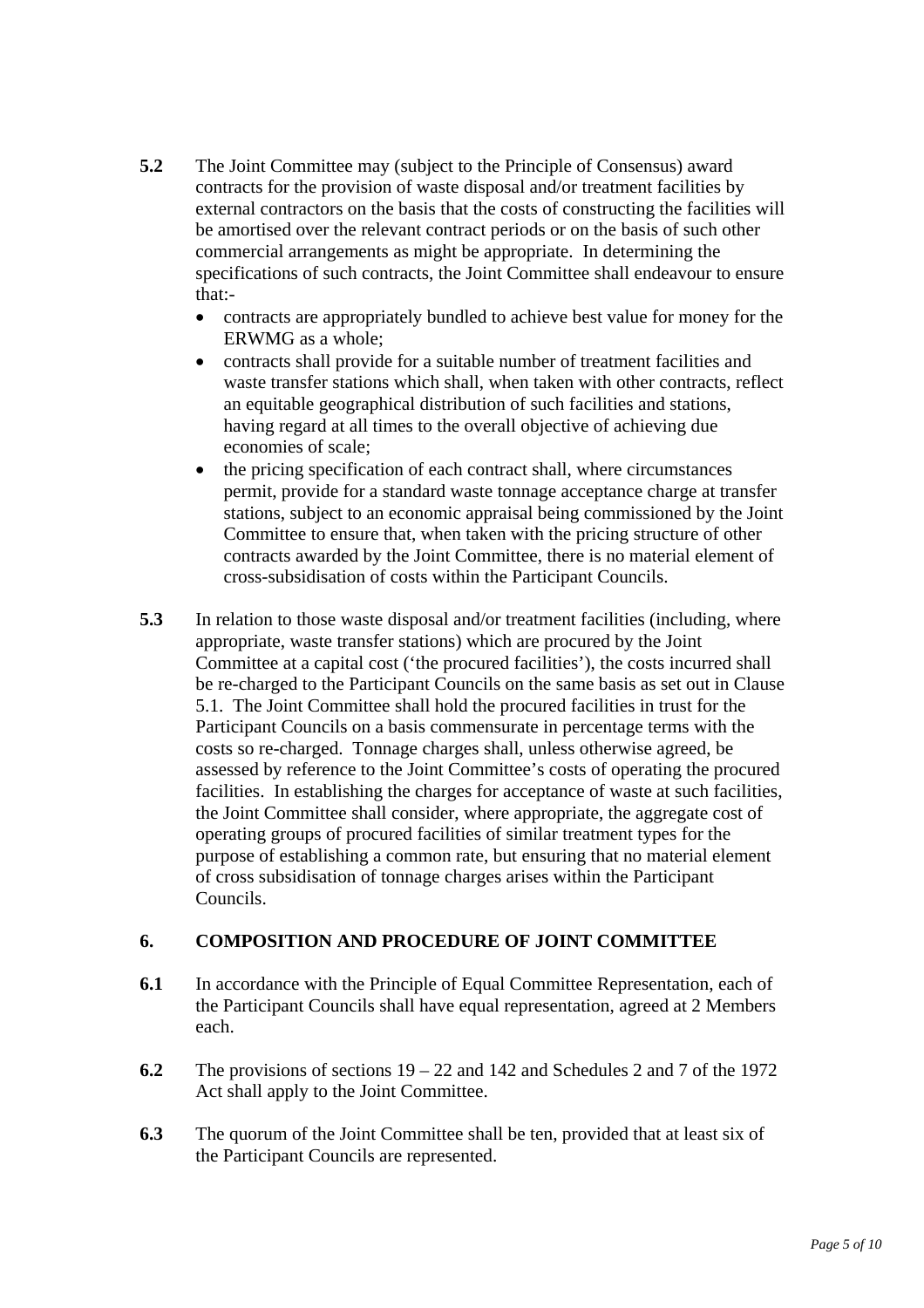**6.4** The proceedings of the Joint Committee shall be regulated by Standing Orders to be agreed and adopted by the Participant Councils.

# **7. DISPUTE RESOLUTION**

 In the event of any disagreement between the Participant Councils in relation to any matter arising pursuant to these Terms of Agreement, but entirely without prejudice to the provisions set out in the Statement of Principles (and in particular the Principle of Consensus), the Joint Committee may request the Department or such other body as it might agree to act as a conciliator in accordance with such procedure as shall be agreed by the parties, and to the intent that the parties shall endeavour to resolve their differences in the spirit of achieving the objectives of the Waste Management Plan.

## **8. EFFECTIVE DATE**

These Terms of Agreement shall be deemed to come into effect on the day and year first herein written, being a date following the affixing hereto of all of the signatures of the respective Chief Executives of all of the Participant Councils as hereinafter provided for.

**IN WITNESS** whereof this Agreement is signed by the respective Chief Executives of each of the Participant Councils and each subscribing his signature hereto in manner hereinafter appearing.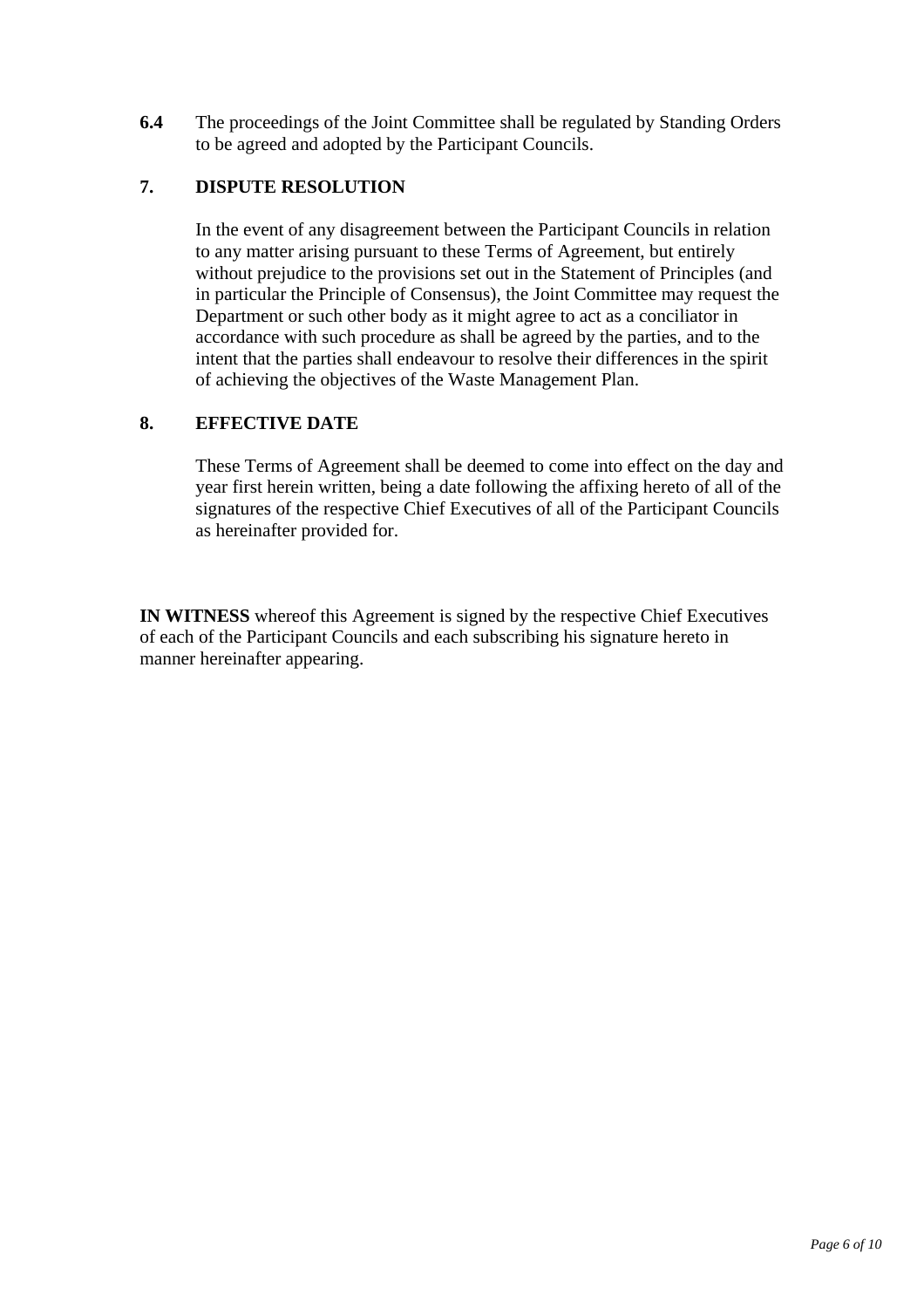# **SCHEDULE**

# **POPULATION JUNE 2001 (MID-YEAR ESTIMATES)**

| Council        | <b>Actual Population</b> | % of Total |
|----------------|--------------------------|------------|
| Antrim         | 48,761                   | 5.28%      |
| Ards           | 73,435                   | 7.96%      |
| Ballymena      | 58,801                   | 6.37%      |
| <b>Belfast</b> | 277,170                  | 30.02%     |
| Carrickfergus  | 37,730                   | 4.09%      |
| Castlereagh    | 66,533                   | 7.21%      |
| Down           | 64,147                   | 6.95%      |
| Larne          | 30,811                   | 3.34%      |
| Lisburn        | 108,997                  | 11.81%     |
| Newtownabbey   | 80,144                   | 8.68%      |
| North Down     | 76,578                   | 8.29%      |
| <b>Total</b>   | 923,107                  | 100%       |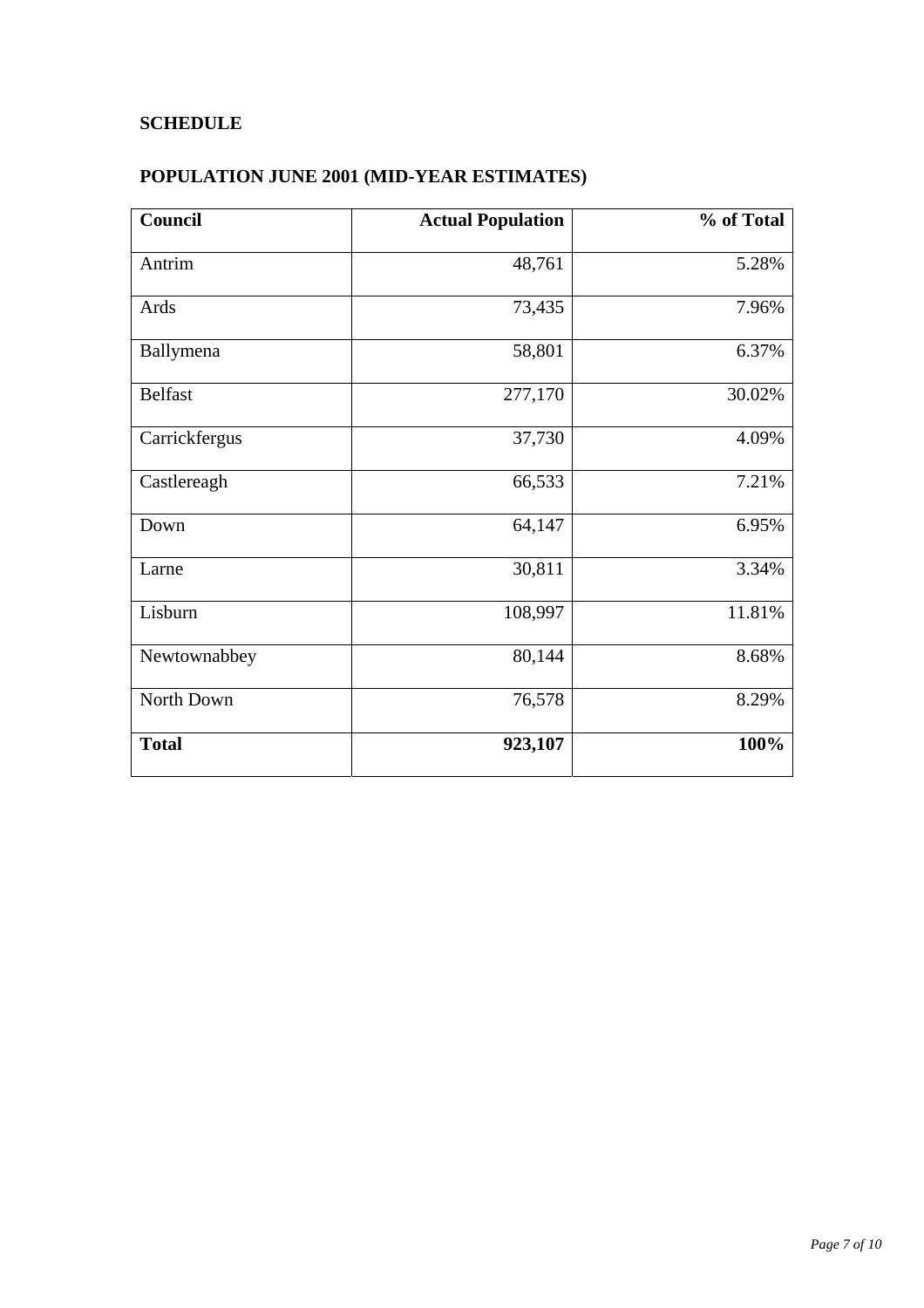#### **Annex**

## **STATEMENT OF PRINCIPLES ARC 21**

#### **PROPOSAL FOR ESTABLISHMENT OF A JOINT COMMITTEE**

#### **EASTERN REGION WASTE MANAGEMENT GROUP**

**The Participant Councils are the eleven district councils of the ERWMG (ARC 21). Subject to their joint adoption of this Proposal Statement and Statement of Principles, the Participant Councils shall then enter into a formal Collaborative Agreement which will contain such further detail as shall be necessary to give legal efficacy thereto. The terms of the Collaborative Agreement shall also be subject to the prior approval of the Participant Councils.** 

#### **PROPOSAL STATEMENT - CONTEXT OF ESTABLISHMENT**

 **The Joint Committee shall be established by the Participant Councils as a body corporate under section 19 of the Local Government Act (NI) 1972 (pursuant to statutory order). It shall be set up solely in the context of the policies of the Eastern Region Waste Management Group as described in the ARC21 Waste Plan (including the Procurement Plan and the Implementation Plan). As a corporate body, the Joint Committee will have a distinct legal status with power to employ staff, enter into financing agreements, including the borrowing of money, hold property and funds, and enter into contracts.** 

#### **THE FIVE PRINCIPLES**

- **Principle of Consensus**
- **Principle of Limit of Delegation**
- **Principle of Functional Responsibilities**
- **Principle of Equitable Shared Funding**
- **Principle of Equal Committee Representation**

#### **PRINCIPLE OF CONSENSUS**

 **It shall be an overarching principle that all policy decisions and decisions with significant financial implications for the Joint Committee shall be taken on the basis of the consensus of all the Participant Councils, within the framework of the Waste Plan and this Proposal and Statement of Principles. Accordingly, any material change in the Waste Plan or any decisions in relation to the acquisition or use of significant assets, or the incurring of**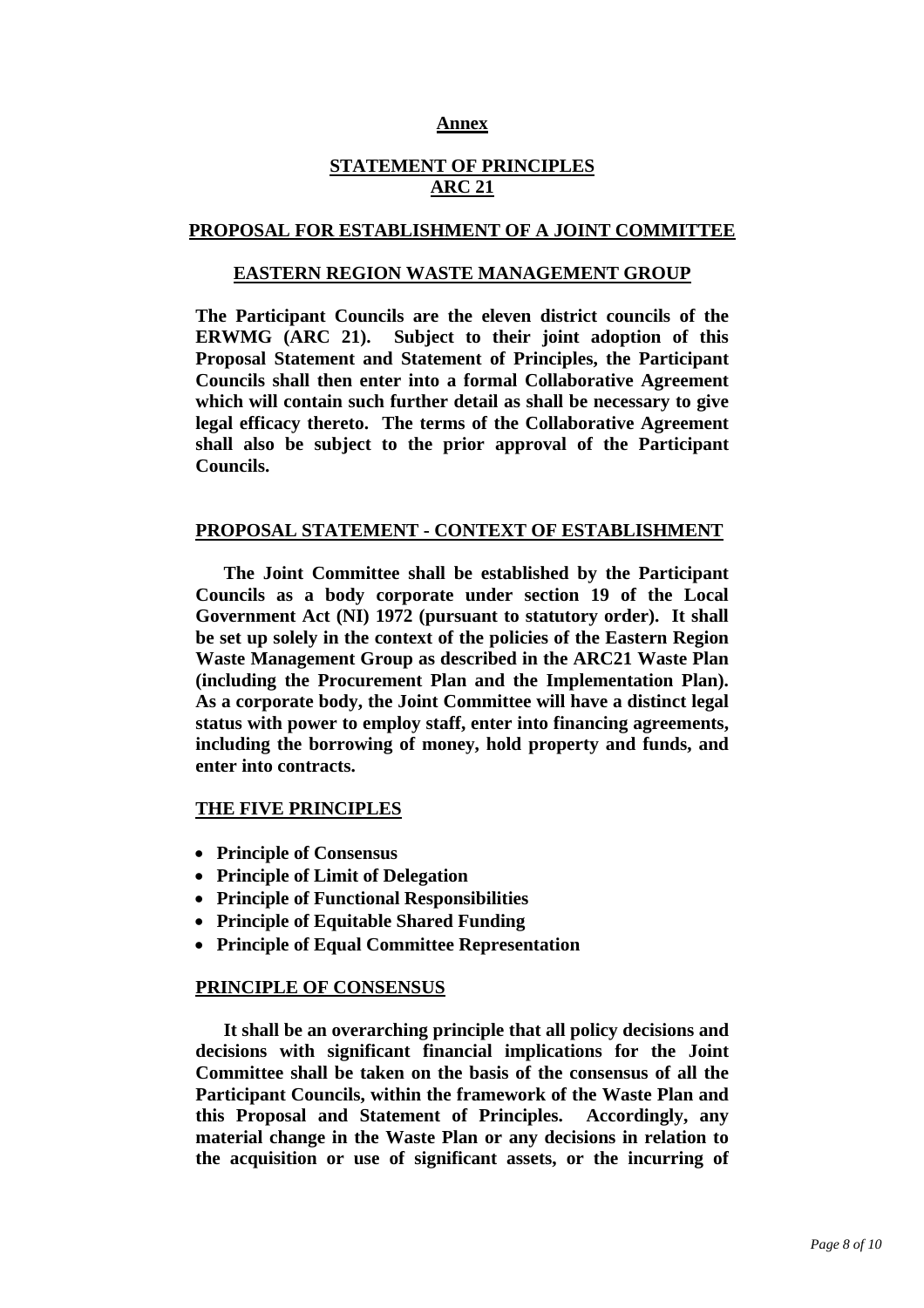**significant liabilities will require the prior approval of the Participant Councils.** 

#### **PRINCIPLE OF LIMIT OF DELEGATION**

 **The Participant Councils shall delegate powers and functions to the Joint Committee to the extent necessary to enable it to carry out its Core Functions and Ancillary Functions. This delegation shall be with a view to achieving economies of scale and minimising of costs. No further functions are to be transferred to the Joint Committee except with the prior approval of the Participant Councils. The Collaboration Agreement shall specify thresholds in relation to the acquisition of assets or the incurring of liabilities over which the unanimous agreement of the Joint Committee or the referral back to the Participant Councils shall be required.** 

### **PRINCIPLE OF FUNCTIONAL RESPONSIBILITIES**

 **The Joint Committee shall have Core Functions and Ancillary Functions. The Core Functions shall be the acceptance, treatment and disposal of waste in accordance with the Waste Plan. In relation to the Core Functions (as affecting both short and long-term contracts) the Joint Committee shall:-** 

- **Develop specifications and award criteria for the contracts**
- **Obtain the approval of the Participant Councils to the specifications and award criteria**
- **Invite tenders for and award the contracts**
- **Operate the contracts**
- **Have the power to acquire, hold and use assets**
- **Recover the contract operating costs from the Participant Councils on an equitable basis.**

 **The Ancillary Functions shall be matters such as waste minimisation schemes, education programmes and other initiatives as may be agreed from time to time with the individual Participant Councils and to be operated on the basis of annual programmes and/or service level agreements.** 

#### **PRINCIPLE OF EQUITABLE SHARED FUNDING**

• **The costs of establishing and operating the Joint Committee shall be pre-estimated as far as possible by reference to a business plan, and/or operating plan, and shall be recovered on an equitable basis (by reference to respective populations) from the Participant Councils in accordance with the provisions of the Collaborative Agreement.**